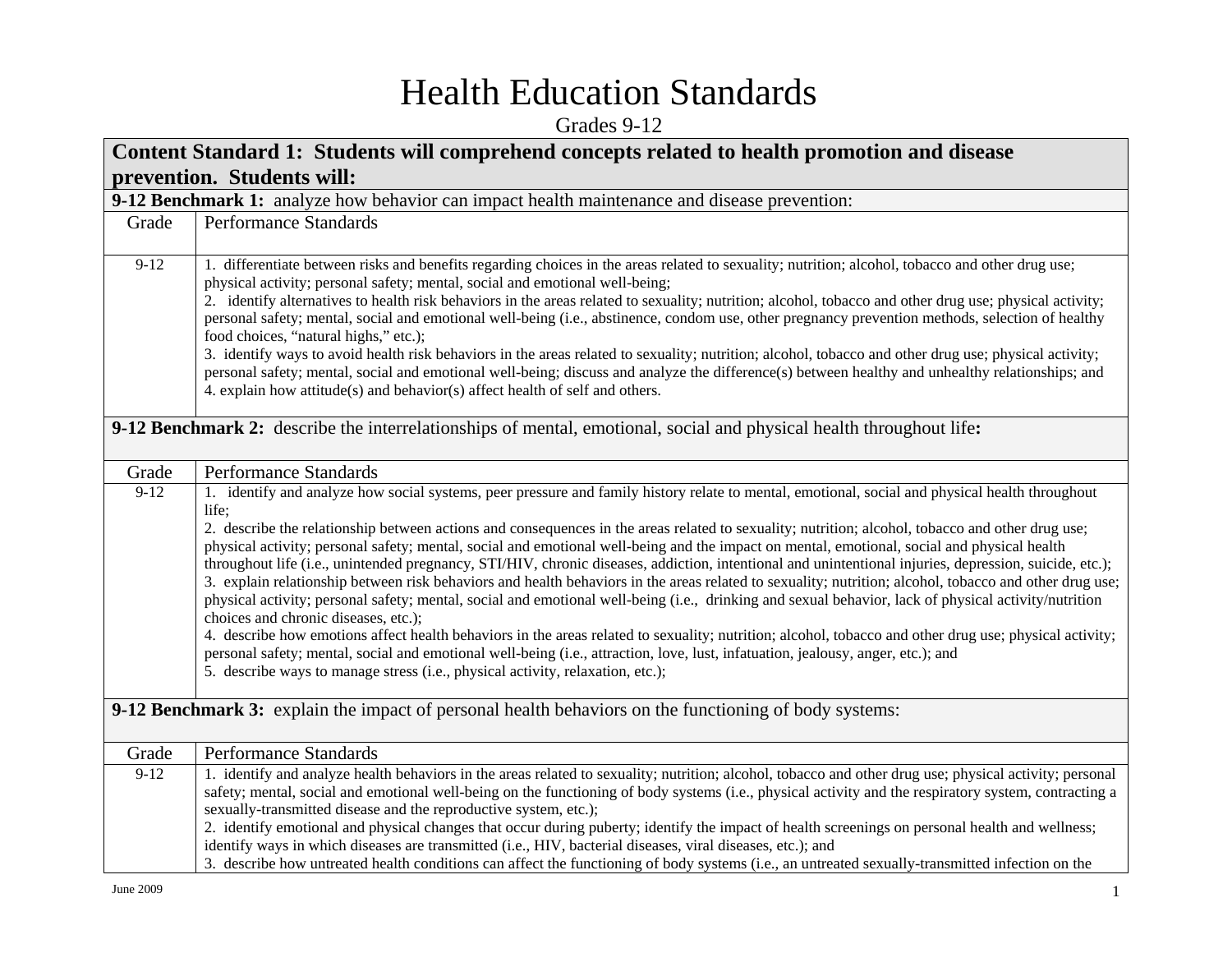|                                                                                                    | reproductive system, untreated asthma on the respiratory system, etc.); explain the benefits of healthy food choices and physical activity on body<br>systems (i.e., weight gain/loss, heart disease, diabetes, etc.).                                                                                                                                                                                                                                                                                                                                                                                                                                                                                                                                                                                                                                                                                                                            |
|----------------------------------------------------------------------------------------------------|---------------------------------------------------------------------------------------------------------------------------------------------------------------------------------------------------------------------------------------------------------------------------------------------------------------------------------------------------------------------------------------------------------------------------------------------------------------------------------------------------------------------------------------------------------------------------------------------------------------------------------------------------------------------------------------------------------------------------------------------------------------------------------------------------------------------------------------------------------------------------------------------------------------------------------------------------|
| 9-12 Benchmark 4: analyze how the family, peers and community influence the health of individuals: |                                                                                                                                                                                                                                                                                                                                                                                                                                                                                                                                                                                                                                                                                                                                                                                                                                                                                                                                                   |
| Grade                                                                                              | Performance Standards                                                                                                                                                                                                                                                                                                                                                                                                                                                                                                                                                                                                                                                                                                                                                                                                                                                                                                                             |
| $9-12$                                                                                             | 1. identify and analyze how family, peers and community can be helpful or a hindrance to healthy behaviors (i.e., family choices for meals,<br>community norms for sexual behavior, etc.);<br>2. describe how family, peers and community influence the ability to apply refusal skills in the areas related to sexuality; nutrition; alcohol,<br>tobacco and other drug use; physical activity; personal safety; mental, social and emotional well-being;<br>3. analyze how inappropriate behavior such as bullying, harassment and intentional injury influence the health of individuals; and<br>4. identify how family, peer and community factors influence personal health choices in the areas related to sexuality; nutrition; alcohol, tobacco<br>and other drug use; physical activity; personal safety; mental, social and emotional well-being (i.e., religion, culture, family values, budget, etc.).                                |
|                                                                                                    | 9-12 Benchmark 5: analyze how the environment influences the health of the community:                                                                                                                                                                                                                                                                                                                                                                                                                                                                                                                                                                                                                                                                                                                                                                                                                                                             |
| Grade                                                                                              | Performance Standards                                                                                                                                                                                                                                                                                                                                                                                                                                                                                                                                                                                                                                                                                                                                                                                                                                                                                                                             |
| $9-12$                                                                                             | 1. describe and analyze how behaviors practiced early in life can potentially affect health problems during adulthood in the areas related to<br>sexuality; nutrition; alcohol, tobacco and other drug use; physical activity; personal safety; mental, social and emotional well-being (i.e., smoking<br>as a teenager and lung disease, poor nutritional choice and lack of physical activity and chronic diseases, sexual activity/unprotected sex and teen<br>pregnancy/STI/HIV, etc.);<br>2. demonstrate knowledge of pregnancy prevention and prevention of sexually transmitted infections; understand human reproduction and how<br>pregnancy can be prevented through the use of various methods of contraception, including barrier and hormonal methods; and<br>3. understand the concept of sexually transmitted infections and recognize prevention strategies including abstinence, the proper use of condoms<br>and immunizations. |
|                                                                                                    | 9-12 Benchmark 6: describe how to delay onset and reduce risks of potential health problems during adulthood:                                                                                                                                                                                                                                                                                                                                                                                                                                                                                                                                                                                                                                                                                                                                                                                                                                     |
| Grade                                                                                              | Performance Standards                                                                                                                                                                                                                                                                                                                                                                                                                                                                                                                                                                                                                                                                                                                                                                                                                                                                                                                             |
| $9-12$                                                                                             | 1. describe and analyze how behaviors practiced early in life can potentially affect health problems during adulthood in the areas related to<br>sexuality; nutrition; alcohol, tobacco and other drug use; physical activity; personal safety; mental, social and emotional well-being (i.e., smoking<br>as a teenager and lung disease, poor nutritional choice and lack of physical activity and chronic diseases, sexual activity/unprotected sex and teen<br>pregnancy/STI/HIV, etc.);<br>2. demonstrate knowledge of pregnancy prevention and prevention of sexually transmitted infections; understand human reproduction and how<br>pregnancy can be prevented through the use of various methods of contraception, including barrier and hormonal methods; and<br>3. understand the concept of sexually transmitted infections and recognize prevention strategies including abstinence, the proper use of condoms<br>and immunizations. |
|                                                                                                    | 9-12 Benchmark 7: analyze how public health policies and government regulations influence health promotion and disease                                                                                                                                                                                                                                                                                                                                                                                                                                                                                                                                                                                                                                                                                                                                                                                                                            |
| prevention:                                                                                        |                                                                                                                                                                                                                                                                                                                                                                                                                                                                                                                                                                                                                                                                                                                                                                                                                                                                                                                                                   |
| Grade                                                                                              | Performance Standards                                                                                                                                                                                                                                                                                                                                                                                                                                                                                                                                                                                                                                                                                                                                                                                                                                                                                                                             |
| $9-12$                                                                                             | 1. research local, state and national regulations and policies that influence health promotion and disease prevention in the areas related to<br>sexuality; nutrition; alcohol, tobacco and other drug use; physical activity; personal safety; mental, social and emotional well-being; and<br>2. identify how policies are developed that influence health promotion and disease prevention in the areas related to sexuality; nutrition; alcohol,                                                                                                                                                                                                                                                                                                                                                                                                                                                                                              |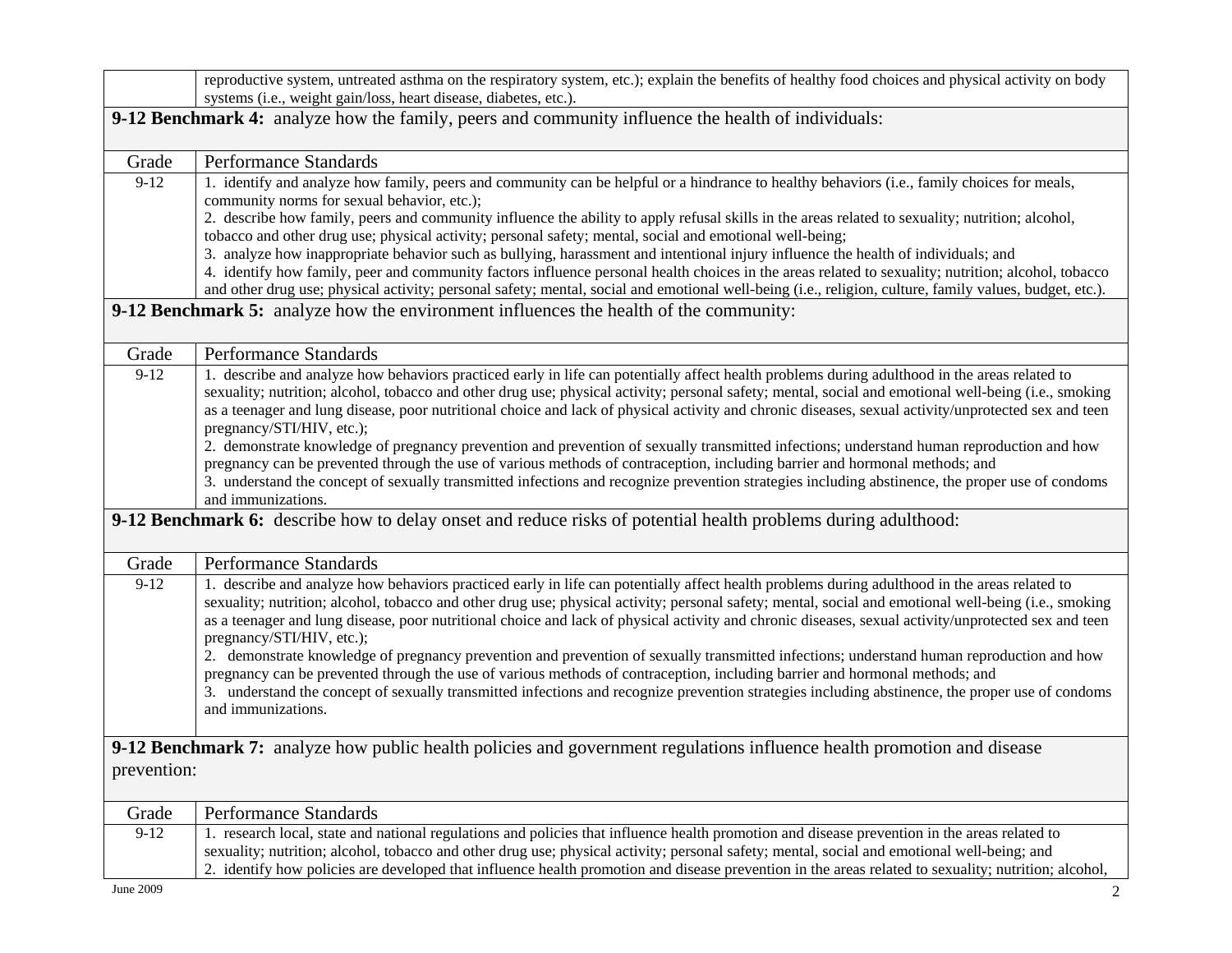|                                                                                                                              | tobacco and other drug use; physical activity; personal safety; mental, social and emotional well-being.                                                                                                                                                                                                                                                                                                                                                                                                                                                                                                                                                                                                                                                     |  |
|------------------------------------------------------------------------------------------------------------------------------|--------------------------------------------------------------------------------------------------------------------------------------------------------------------------------------------------------------------------------------------------------------------------------------------------------------------------------------------------------------------------------------------------------------------------------------------------------------------------------------------------------------------------------------------------------------------------------------------------------------------------------------------------------------------------------------------------------------------------------------------------------------|--|
| 9-12 Benchmark 8: analyze how the prevention and control of health problems are influenced by research and medical advances: |                                                                                                                                                                                                                                                                                                                                                                                                                                                                                                                                                                                                                                                                                                                                                              |  |
| Grade                                                                                                                        | Performance Standards                                                                                                                                                                                                                                                                                                                                                                                                                                                                                                                                                                                                                                                                                                                                        |  |
| $9-12$                                                                                                                       | 1. identify scientific journals, agencies and organizations that contribute to research and medical advances in the areas related to sexuality;<br>nutrition; alcohol, tobacco and other drug use; physical activity; personal safety; mental, social and emotional well-being; and<br>2. analyze how research and medical advances can influence health promotion and disease prevention in the areas related to sexuality; nutrition;<br>alcohol, tobacco and other drug use; physical activity; personal safety; mental, social and emotional well-being (i.e., new treatment in diabetes<br>control, etc.)                                                                                                                                               |  |
|                                                                                                                              | Content Standard 2: Students will demonstrate the ability to access valid health information and health-<br>promoting products and services. Students will:                                                                                                                                                                                                                                                                                                                                                                                                                                                                                                                                                                                                  |  |
|                                                                                                                              | 9-12 Benchmark 1: evaluate the availability and validity of health information, products and services:                                                                                                                                                                                                                                                                                                                                                                                                                                                                                                                                                                                                                                                       |  |
| Grade                                                                                                                        | <b>Performance Standards</b>                                                                                                                                                                                                                                                                                                                                                                                                                                                                                                                                                                                                                                                                                                                                 |  |
| $9-12$                                                                                                                       | 1. explain and evaluate the functions and effectiveness of school and community health information, products and services (i.e., school nurse,<br>school-based health center, public health office, private health care provider, etc.); and<br>2. evaluate health information products and services advertised by media; demonstrate the ability to evaluate health information in the areas<br>related to sexuality; nutrition; alcohol, tobacco and other drug use; physical activity; personal safety; mental, social and emotional well-being.                                                                                                                                                                                                          |  |
|                                                                                                                              | 9-12 Benchmark 2: demonstrate the ability to evaluate and utilize resources from home, school and community that provide valid                                                                                                                                                                                                                                                                                                                                                                                                                                                                                                                                                                                                                               |  |
| health information:                                                                                                          |                                                                                                                                                                                                                                                                                                                                                                                                                                                                                                                                                                                                                                                                                                                                                              |  |
| Grade                                                                                                                        | <b>Performance Standards</b>                                                                                                                                                                                                                                                                                                                                                                                                                                                                                                                                                                                                                                                                                                                                 |  |
| $9-12$                                                                                                                       | 1. evaluate how community resources can be accessed and utilized in the areas related to sexuality; nutrition; alcohol, tobacco and other drug use;<br>physical activity; personal safety; mental, social and emotional well-being (i.e., school-based health centers, primary care clinics, school nurse,<br>$etc.$ );<br>2. compare and contrast valid resources in the community in the areas related to sexuality; nutrition; alcohol, tobacco and other drug use; physical<br>activity; personal safety; mental, social and emotional well-being;<br>3. identify and devise solutions to barriers for health care (i.e., costs, transportation, culture, accessibility, etc.);                                                                          |  |
|                                                                                                                              | 4. explain how community resources can be accessed and utilized in the areas related to sexuality; nutrition; alcohol, tobacco and other drug use;<br>physical activity; personal safety; mental, social and emotional well-being; and                                                                                                                                                                                                                                                                                                                                                                                                                                                                                                                       |  |
|                                                                                                                              | 5. compare and contrast valid resources in the community in the areas related to sexuality; nutrition; alcohol, tobacco and other drug use; physical<br>activity; personal safety; mental, social and emotional well-being.                                                                                                                                                                                                                                                                                                                                                                                                                                                                                                                                  |  |
|                                                                                                                              | 9-12 Benchmark 3: evaluate factors that influence personal selection of health products and services:                                                                                                                                                                                                                                                                                                                                                                                                                                                                                                                                                                                                                                                        |  |
| Grade                                                                                                                        | <b>Performance Standards</b>                                                                                                                                                                                                                                                                                                                                                                                                                                                                                                                                                                                                                                                                                                                                 |  |
| $9-12$                                                                                                                       | 1. evaluate the characteristics that media uses to influence the selection of health products and services;<br>2. describe influences of cultural beliefs and how they influence personal selection of health products and services;<br>3. explain factors in the community that influence health choices in the areas related to sexuality; nutrition; alcohol, tobacco and other drug use;<br>physical activity; personal safety; mental, social and emotional well-being (i.e., religion, values, habits, budget, etc.); and<br>4. demonstrate and discuss ways to avoid risky behavior in the areas related to sexuality; nutrition; alcohol, tobacco and other drug use; physical<br>activity; personal safety; mental, social and emotional well-being |  |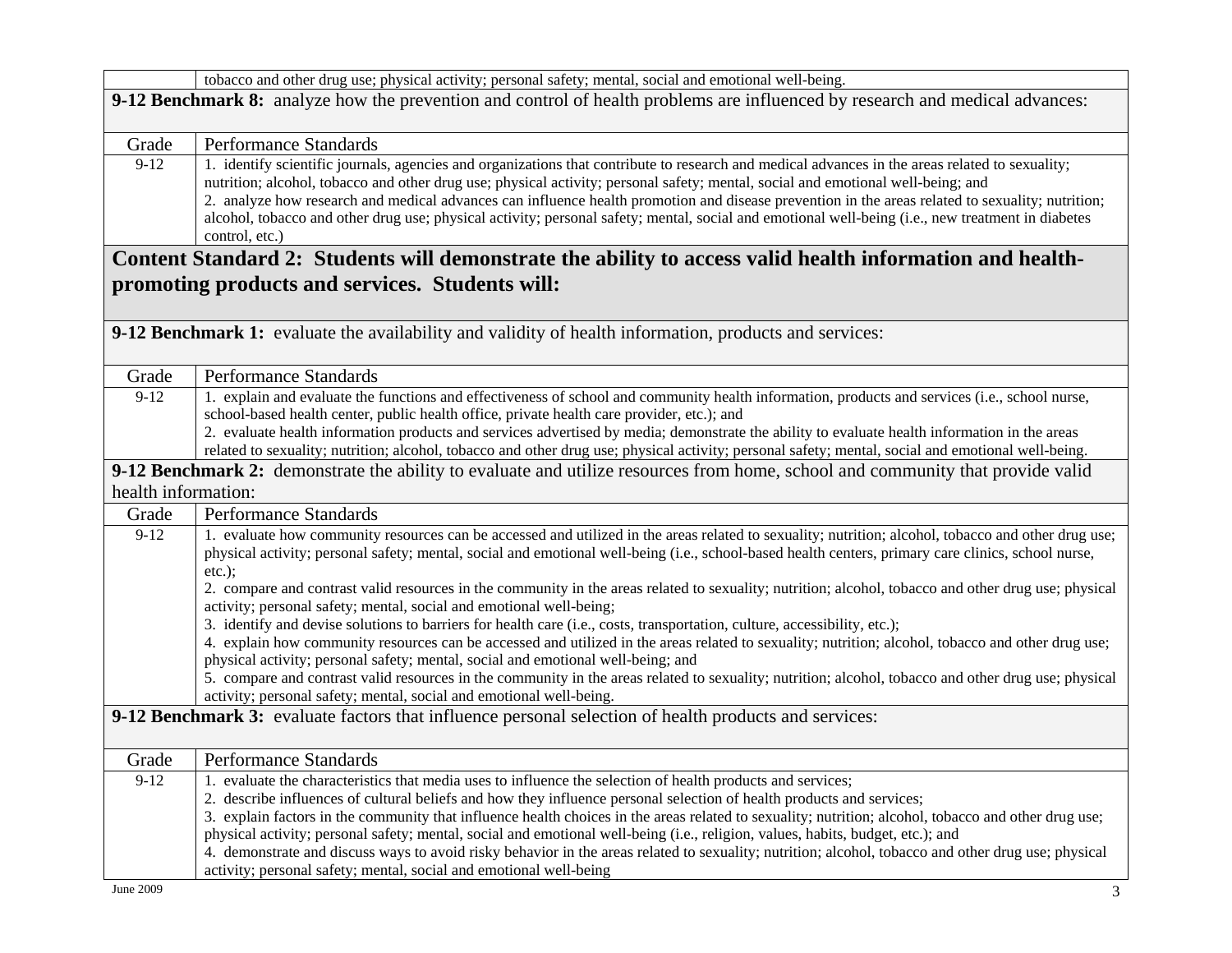|                                     | 9-12 Benchmark 4: demonstrate the ability to access school and community health services for self and others:                                                                                                                                                                                                                                                                                                                                                                                                                                                                                                       |  |
|-------------------------------------|---------------------------------------------------------------------------------------------------------------------------------------------------------------------------------------------------------------------------------------------------------------------------------------------------------------------------------------------------------------------------------------------------------------------------------------------------------------------------------------------------------------------------------------------------------------------------------------------------------------------|--|
|                                     |                                                                                                                                                                                                                                                                                                                                                                                                                                                                                                                                                                                                                     |  |
| Grade                               | Performance Standards                                                                                                                                                                                                                                                                                                                                                                                                                                                                                                                                                                                               |  |
| $9-12$                              | 1. demonstrate the ability to access local health resources in the areas related to sexuality; nutrition; alcohol, tobacco and other drug use; physical<br>activity; personal safety; mental, social and emotional well-being (i.e., school-based health centers, primary care clinics, local health facilities,<br>walking trails, etc.); and                                                                                                                                                                                                                                                                      |  |
|                                     | 2. demonstrate how to determine the appropriate school and community health services in the areas related to sexuality; nutrition; alcohol,<br>tobacco and other drug use; physical activity; personal safety; mental, social and emotional well-being (i.e., where to go for immunizations,<br>wellness check-up, pregnancy/STI/HIV testing, help for depression, treatment for diabetes, etc.)                                                                                                                                                                                                                    |  |
|                                     | 9-12 Benchmark 5: analyze the cost and accessibility of health care services:                                                                                                                                                                                                                                                                                                                                                                                                                                                                                                                                       |  |
| Grade                               | Performance Standards                                                                                                                                                                                                                                                                                                                                                                                                                                                                                                                                                                                               |  |
| $9-12$                              | 1. demonstrate the ability to compare cost and accessibility of health care services in the community and benefits of those that are more affordable<br>(i.e., walking vs. joining a club for exercise, public health clinic vs. private doctor, sexual activity/unprotected sex vs. teen pregnancy/STI/HIV,<br>etc.); and                                                                                                                                                                                                                                                                                          |  |
|                                     | 2. analyze the availability and costs of health care services utilized in the areas related to sexuality; nutrition; alcohol, tobacco and other drug use;<br>physical activity; personal safety; mental, social and emotional well-being (i.e., the availability and cost of smoking cessation class, nutrition<br>education programs, prenatal care; etc.).                                                                                                                                                                                                                                                        |  |
|                                     | 9-12 Benchmark 6: analyze situations requiring professional health services                                                                                                                                                                                                                                                                                                                                                                                                                                                                                                                                         |  |
| Grade                               | Performance Standards                                                                                                                                                                                                                                                                                                                                                                                                                                                                                                                                                                                               |  |
| $9-12$                              | 1. prepare a plan of action for risk behaviors in situations that may lead to negative physical, social or emotional health consequences (i.e., abuse,<br>bullying, sexual assault, mental health, depression, suicide, domestic violence, teen pregnancy, STI/HIV, etc.);<br>2. analyze situations related to health crises and formulate solutions to intervene or prevent the crisis (i.e., a friend tells you he is thinking about<br>suicide; a friend tells you he is smoking, a friend tells you she is pregnant, etc.); and<br>3. demonstrate how to access professional health services in your community. |  |
|                                     | Content Standard 3: Students will demonstrate the ability to practice health-enhancing behaviors and                                                                                                                                                                                                                                                                                                                                                                                                                                                                                                                |  |
| reduce health risks. Students will: |                                                                                                                                                                                                                                                                                                                                                                                                                                                                                                                                                                                                                     |  |
|                                     | 9-12 Benchmark 1: analyze the role of individual responsibility for enhancing health:                                                                                                                                                                                                                                                                                                                                                                                                                                                                                                                               |  |
| Grade                               | <b>Performance Standards</b>                                                                                                                                                                                                                                                                                                                                                                                                                                                                                                                                                                                        |  |
| $9-12$                              | analyze the significance of personal responsibility and consequences for healthy behaviors in the areas related to sexuality; nutrition;<br>(a)<br>alcohol, tobacco and other drug use; physical activity; personal safety; mental, social and emotional well-being;<br>demonstrate decision-making skills to determine personal health goals in the areas related to sexuality; nutrition; alcohol,<br>(b)<br>tobacco and other drug use; physical activity; personal safety; mental, social and emotional well-being                                                                                              |  |
|                                     | 9-12 Benchmark 2: evaluate a personal health assessment to determine strategies for health enhancement and risk reduction                                                                                                                                                                                                                                                                                                                                                                                                                                                                                           |  |
| Grade                               | <b>Performance Standards</b>                                                                                                                                                                                                                                                                                                                                                                                                                                                                                                                                                                                        |  |
|                                     |                                                                                                                                                                                                                                                                                                                                                                                                                                                                                                                                                                                                                     |  |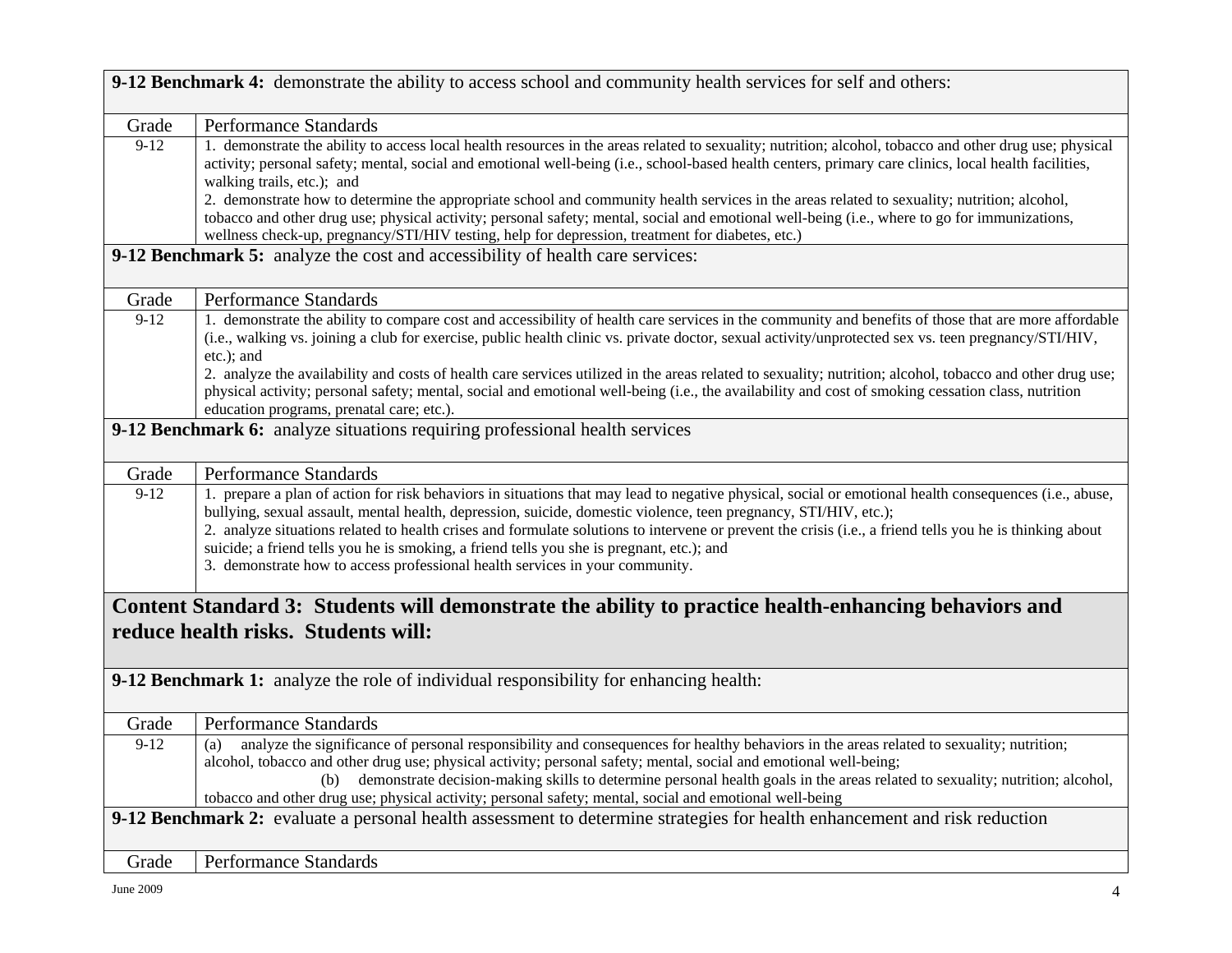| $9 - 12$                                                                                                | 1. differentiate among health behaviors and health outcomes in the areas related to sexuality; nutrition; alcohol, tobacco and other drug use;<br>physical activity; personal safety; mental, social and emotional well-being (i.e., the relationship between physical activity, nutrition and chronic |
|---------------------------------------------------------------------------------------------------------|--------------------------------------------------------------------------------------------------------------------------------------------------------------------------------------------------------------------------------------------------------------------------------------------------------|
|                                                                                                         | disease; the relationship between sexual activity and teen pregnancy, etc.); and                                                                                                                                                                                                                       |
|                                                                                                         | 2. chart and analyze individual health assessment data that can help determine health goals in the areas related to sexuality; nutrition; alcohol,                                                                                                                                                     |
|                                                                                                         | tobacco and other drug use; physical activity; personal safety; mental, social and emotional well-being (i.e., physical fitness data, nutrition logs,                                                                                                                                                  |
|                                                                                                         | youth reported data for risk and resiliency factors, etc.).                                                                                                                                                                                                                                            |
|                                                                                                         | 9-12 Benchmark 3: analyze the short-term and long-term consequences of safe, risky and harmful behaviors:                                                                                                                                                                                              |
|                                                                                                         |                                                                                                                                                                                                                                                                                                        |
| Grade                                                                                                   | <b>Performance Standards</b>                                                                                                                                                                                                                                                                           |
| $9-12$                                                                                                  | 1. demonstrate skills to avoid risky or harmful behaviors in relationships (i.e., abstinence or birth control methods to avoid teen pregnancy,                                                                                                                                                         |
|                                                                                                         | mediation skills to avoid conflict, practice refusal skills to avoid smoking or drugs, etc.);                                                                                                                                                                                                          |
|                                                                                                         | 2. recognize and analyze negative or harmful behaviors in relationships and identify strategies to resolve the situation; and                                                                                                                                                                          |
|                                                                                                         | 3. identify consequences of risky and harmful behaviors on self and others in the areas related to sexuality; nutrition; alcohol, tobacco and other                                                                                                                                                    |
|                                                                                                         | drug use; physical activity; personal safety; mental, social and emotional well-being.                                                                                                                                                                                                                 |
|                                                                                                         | 9-12 Benchmark 4: develop management strategies to improve or maintain personal, family, peer and community health:                                                                                                                                                                                    |
|                                                                                                         |                                                                                                                                                                                                                                                                                                        |
| Grade                                                                                                   | Performance Standards                                                                                                                                                                                                                                                                                  |
| $9-12$                                                                                                  | 1. describe personal, family, peer, community and cultural strengths in maintaining or improving healthy behaviors (i.e., eating patterns and                                                                                                                                                          |
|                                                                                                         | physical activity related to healthy behaviors; tobacco, alcohol or other drug use; how families deal with conflict; etc.); and                                                                                                                                                                        |
|                                                                                                         | 2. develop personal, family, community and cultural health goals and management strategies for achieving the goals in the areas related to                                                                                                                                                             |
|                                                                                                         | sexuality; nutrition; alcohol, tobacco and other drug use; physical activity; personal safety; mental, social and emotional well-being                                                                                                                                                                 |
| 9-12 benchmark 5: develop injury prevention strategies for personal, family, peer and community health: |                                                                                                                                                                                                                                                                                                        |
|                                                                                                         |                                                                                                                                                                                                                                                                                                        |
|                                                                                                         |                                                                                                                                                                                                                                                                                                        |
| Grade                                                                                                   | Performance Standards                                                                                                                                                                                                                                                                                  |
| $9-12$                                                                                                  | 1. analyze personal, family, peer and community factors that contribute to intentional and unintentional injuries (i.e., use of alcohol or other drugs,                                                                                                                                                |
|                                                                                                         | steroid use, food safety, etc.);                                                                                                                                                                                                                                                                       |
|                                                                                                         | 2. describe prevention strategies to avoid intentional and unintentional injuries;                                                                                                                                                                                                                     |
|                                                                                                         | 3. demonstrate refusal skills related to personal safety in the areas of physical, emotional or sexual abuse; and                                                                                                                                                                                      |
|                                                                                                         | 4. demonstrate effective negotiation and risk avoidance strategies for avoiding unwanted sexual activity.                                                                                                                                                                                              |
|                                                                                                         | 9-12 Benchmark 6: demonstrate ways to avoid and reduce threatening situations:                                                                                                                                                                                                                         |
|                                                                                                         |                                                                                                                                                                                                                                                                                                        |
| Grade                                                                                                   | Performance Standards                                                                                                                                                                                                                                                                                  |
| $9-12$                                                                                                  | 1. recognize threatening situations and formulate strategies to reduce them in the areas related to sexuality; nutrition; alcohol, tobacco and other                                                                                                                                                   |
|                                                                                                         | drug use; physical activity; personal safety; mental, social and emotional well-being;                                                                                                                                                                                                                 |
|                                                                                                         | 2. demonstrate refusal skills in the context of dangerous situations (i.e., tobacco, alcohol, other drugs, date rape, etc.);                                                                                                                                                                           |
|                                                                                                         | 3. reflect on the possible outcomes of being in dangerous situations and explain different options that could have been chosen (i.e., riding a                                                                                                                                                         |
|                                                                                                         | motorcycle without a helmet, driving a car while intoxicated, having unprotected sex, etc.); and                                                                                                                                                                                                       |
|                                                                                                         | 4. demonstrate effective negotiation and risk avoidance strategies for avoiding unwanted sexual activity.                                                                                                                                                                                              |
|                                                                                                         | 9-12 Benchmark 7: evaluate strategies to manage stress:                                                                                                                                                                                                                                                |
| Grade                                                                                                   | Performance Standards                                                                                                                                                                                                                                                                                  |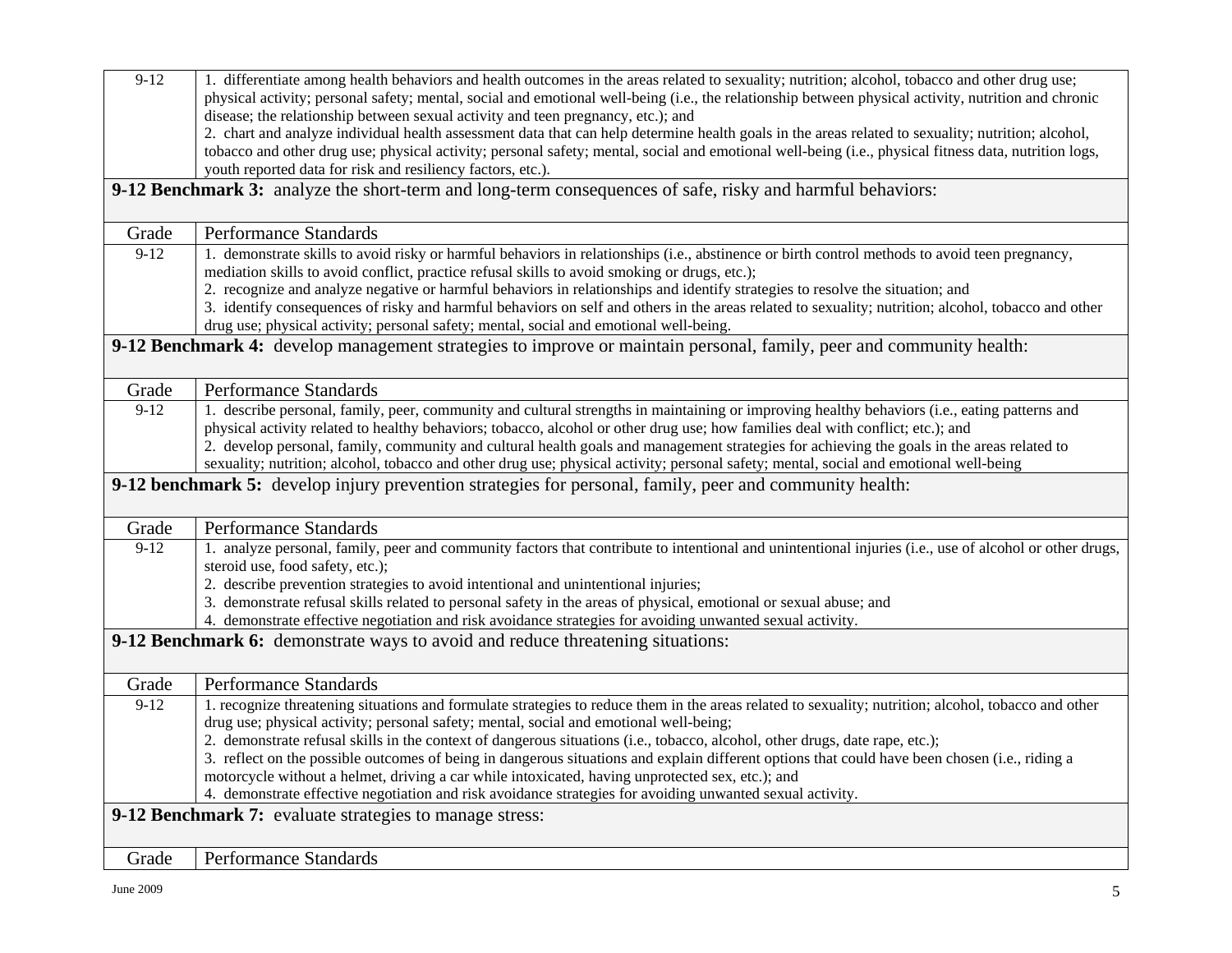| $9-12$                         | 1. evaluate stressors and strategies to reduce their harmful effects;                                                                                                                                                                                                                                                                                                                                                                                                                       |
|--------------------------------|---------------------------------------------------------------------------------------------------------------------------------------------------------------------------------------------------------------------------------------------------------------------------------------------------------------------------------------------------------------------------------------------------------------------------------------------------------------------------------------------|
|                                | 2. explain the immediate and long-term effects of stress on the body;<br>3. demonstrate ways to manage stress.                                                                                                                                                                                                                                                                                                                                                                              |
|                                |                                                                                                                                                                                                                                                                                                                                                                                                                                                                                             |
|                                | Content Standard 4: Students will analyze the influence of culture, media, technology and other factors on                                                                                                                                                                                                                                                                                                                                                                                  |
|                                | health. Students will:                                                                                                                                                                                                                                                                                                                                                                                                                                                                      |
|                                |                                                                                                                                                                                                                                                                                                                                                                                                                                                                                             |
|                                | 9-12 Benchmark 1: analyze how cultural practices can enrich or challenge health behaviors:                                                                                                                                                                                                                                                                                                                                                                                                  |
|                                |                                                                                                                                                                                                                                                                                                                                                                                                                                                                                             |
| Grade                          | Performance Standards                                                                                                                                                                                                                                                                                                                                                                                                                                                                       |
| $9-12$                         | 1. explain how cultural practices (both positive and negative) in the school and community contribute to health, safety and personal choices in the<br>areas related to sexuality; nutrition; alcohol, tobacco and other drug use; physical activity; personal safety; mental, social and emotional well-<br>being;                                                                                                                                                                         |
|                                | 2. analyze how the media and culture portray gender roles (i.e., aggressive behavior for boys vs. submissive behavior for girls, media portrayal of<br>sexual behavior for each gender, etc.); and                                                                                                                                                                                                                                                                                          |
|                                | 3. analyze cultural values and beliefs compared with personal values and beliefs in the areas related to sexuality; nutrition; alcohol, tobacco and<br>other drug use; physical activity; personal safety; mental, social and emotional well-being.                                                                                                                                                                                                                                         |
|                                | 9-12 Benchmark 2: evaluate the effect of media and other factors on personal, family, peer and community health:                                                                                                                                                                                                                                                                                                                                                                            |
|                                |                                                                                                                                                                                                                                                                                                                                                                                                                                                                                             |
| Grade                          | <b>Performance Standards</b>                                                                                                                                                                                                                                                                                                                                                                                                                                                                |
| $9-12$                         | 1. analyze health-related advertisements and their influences on health behaviors (i.e., messages around sexual behavior, STI/HIV, condom use,                                                                                                                                                                                                                                                                                                                                              |
|                                | exercise, nutrition, violence, alcohol, etc.);<br>2. explain positive and negative health messages from media and other sources in the areas related to sexuality; nutrition; alcohol, tobacco and                                                                                                                                                                                                                                                                                          |
|                                | other drug use; physical activity; personal safety; mental, social and emotional well-being (i.e., condom use vs. unprotected sex, smoking vs. non-<br>smoking, using a seat belt or not, healthy vs. unhealthy eating habits, etc.); and                                                                                                                                                                                                                                                   |
|                                | 3. analyze sources that can help to determine if media messages are true or false; demonstrate refusal skills in choices related to media messages                                                                                                                                                                                                                                                                                                                                          |
|                                | 9-12 Benchmark 3: evaluate the impact of technology on personal, family, peer and community health:                                                                                                                                                                                                                                                                                                                                                                                         |
| Grade                          | <b>Performance Standards</b>                                                                                                                                                                                                                                                                                                                                                                                                                                                                |
| $9-12$                         | 1. analyze the purposes for technology and its impact on personal, family, peer and community health in the areas related to sexuality; nutrition;<br>alcohol, tobacco and other drug use; physical activity; personal safety; mental, social and emotional well-being (i.e., internet, medical,<br>conveniences, communication, etc.); and<br>2. compare and contrast how advances in technology positively or negatively impact personal, family, peer and community health (i.e., use of |
|                                | computers and television vs. physical activity time, effects on communication skills, access to medical care, etc.).                                                                                                                                                                                                                                                                                                                                                                        |
|                                | Content Standard 5: Students will demonstrate the ability to use interpersonal communication skills to                                                                                                                                                                                                                                                                                                                                                                                      |
| enhance health. Students will: |                                                                                                                                                                                                                                                                                                                                                                                                                                                                                             |
|                                | 9-12 Benchmark 1: demonstrate skills for communicating effectively with family, peers and others                                                                                                                                                                                                                                                                                                                                                                                            |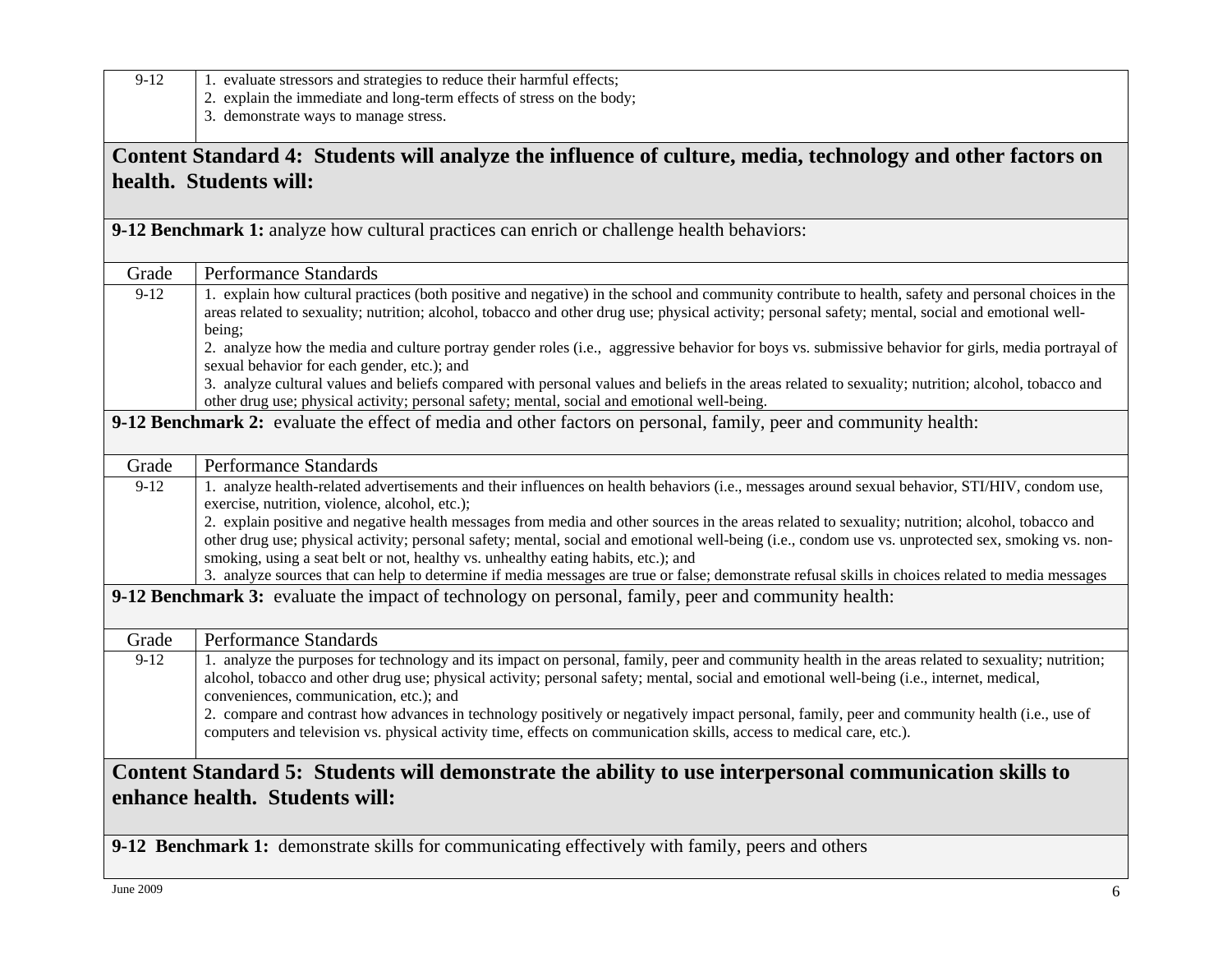| Grade  | Performance Standards                                                                                                                                                                                                                                                                   |
|--------|-----------------------------------------------------------------------------------------------------------------------------------------------------------------------------------------------------------------------------------------------------------------------------------------|
| $9-12$ | 1. role play and analyze effective verbal and non-verbal communication skills with family, peers and others in the areas related to sexuality;                                                                                                                                          |
|        | nutrition; alcohol, tobacco and other drug use; physical activity; personal safety; mental, social and emotional well-being; and                                                                                                                                                        |
|        | 2. compare and contrast effective and ineffective verbal and non-verbal communication skills with family, peers and others in the areas related to                                                                                                                                      |
|        | sexuality; nutrition; alcohol, tobacco and other drug use; physical activity; personal safety; mental, social and emotional well-being                                                                                                                                                  |
|        | 9-12 Benchmark 2: analyze how interpersonal communication affects relationships:                                                                                                                                                                                                        |
|        |                                                                                                                                                                                                                                                                                         |
| Grade  | Performance Standards                                                                                                                                                                                                                                                                   |
| $9-12$ | 1. analyze how cultural diversity influences verbal and non-verbal communication; and                                                                                                                                                                                                   |
|        | 2. role play and analyze interpersonal communications skills that affect relationships in the areas related to sexuality; nutrition; alcohol tobacco,                                                                                                                                   |
|        | and other drug use; physical activity; personal safety; mental, social and emotional well-being.                                                                                                                                                                                        |
|        | <b>9-12 Benchmark 3:</b> demonstrate positive ways to express needs, wants and feelings:                                                                                                                                                                                                |
|        |                                                                                                                                                                                                                                                                                         |
| Grade  | Performance Standards                                                                                                                                                                                                                                                                   |
| $9-12$ | 1. analyze feelings associated with different situations (i.e., conflict - frustration/satisfaction; birthday - happy/excited, etc.);                                                                                                                                                   |
|        | 2. role play and analyze how to express feelings in a positive way; and                                                                                                                                                                                                                 |
|        | 3. role play and analyze how to respond appropriately to other people's needs, wants and feelings                                                                                                                                                                                       |
|        | 9-12 Benchmark 4: demonstrate ways to communicate care, consideration and respect of self and others:                                                                                                                                                                                   |
| Grade  | Performance Standards                                                                                                                                                                                                                                                                   |
| $9-12$ | 1. role play and analyze both verbal and non-verbal ways to show care, consideration and respect for self and others in the areas related to<br>sexuality; nutrition; alcohol, tobacco and other drug use; physical activity; personal safety; mental, social and emotional well-being. |
|        | 9-12 Benchmark 5: demonstrate strategies for solving interpersonal conflicts without harming self or others:                                                                                                                                                                            |
| Grade  | Performance Standards                                                                                                                                                                                                                                                                   |
| $9-12$ | 1. demonstrate skills used in conflict resolution in the areas related to sexuality; nutrition; alcohol, tobacco and other drug use; physical activity;                                                                                                                                 |
|        | personal safety; mental, social and emotional well-being;                                                                                                                                                                                                                               |
|        | 2. describe and analyze aggressive, passive and assertive ways to respond to conflict; and                                                                                                                                                                                              |
|        | 3. explain and demonstrate means to use a variety of conflict resolution skills in the areas related to sexuality; nutrition; alcohol, tobacco and                                                                                                                                      |
|        | other drug use; physical activity; personal safety; mental, social and emotional well-being                                                                                                                                                                                             |
|        | 9-12 Benchmark 6: demonstrate refusal, negotiation and collaboration skills to avoid potentially harmful situations:                                                                                                                                                                    |
|        |                                                                                                                                                                                                                                                                                         |
| Grade  | Performance Standards                                                                                                                                                                                                                                                                   |
| $9-12$ | 1. describe and analyze risky situations in the areas related to sexuality; nutrition; alcohol, tobacco and other drug use; physical activity; personal                                                                                                                                 |
|        | safety; mental, social and emotional well-being and identify appropriate responses;                                                                                                                                                                                                     |
|        | 2. role play and analyze refusal and negotiation skills in the areas related to sexuality; nutrition; alcohol, tobacco and other drug use; physical                                                                                                                                     |
|        | activity; personal safety; mental, social and emotional well-being; and                                                                                                                                                                                                                 |
|        | 3. demonstrate effective negations and risk avoidance strategies (i.e., avoiding unwanted pregnancy, alcohol tobacco and other drug use, bullying                                                                                                                                       |
|        | behavior, poor nutritional choices, physical inactivity, etc.)                                                                                                                                                                                                                          |
|        | 9-12 Benchmark 7: analyze the possible causes of conflict in schools, families and communities:                                                                                                                                                                                         |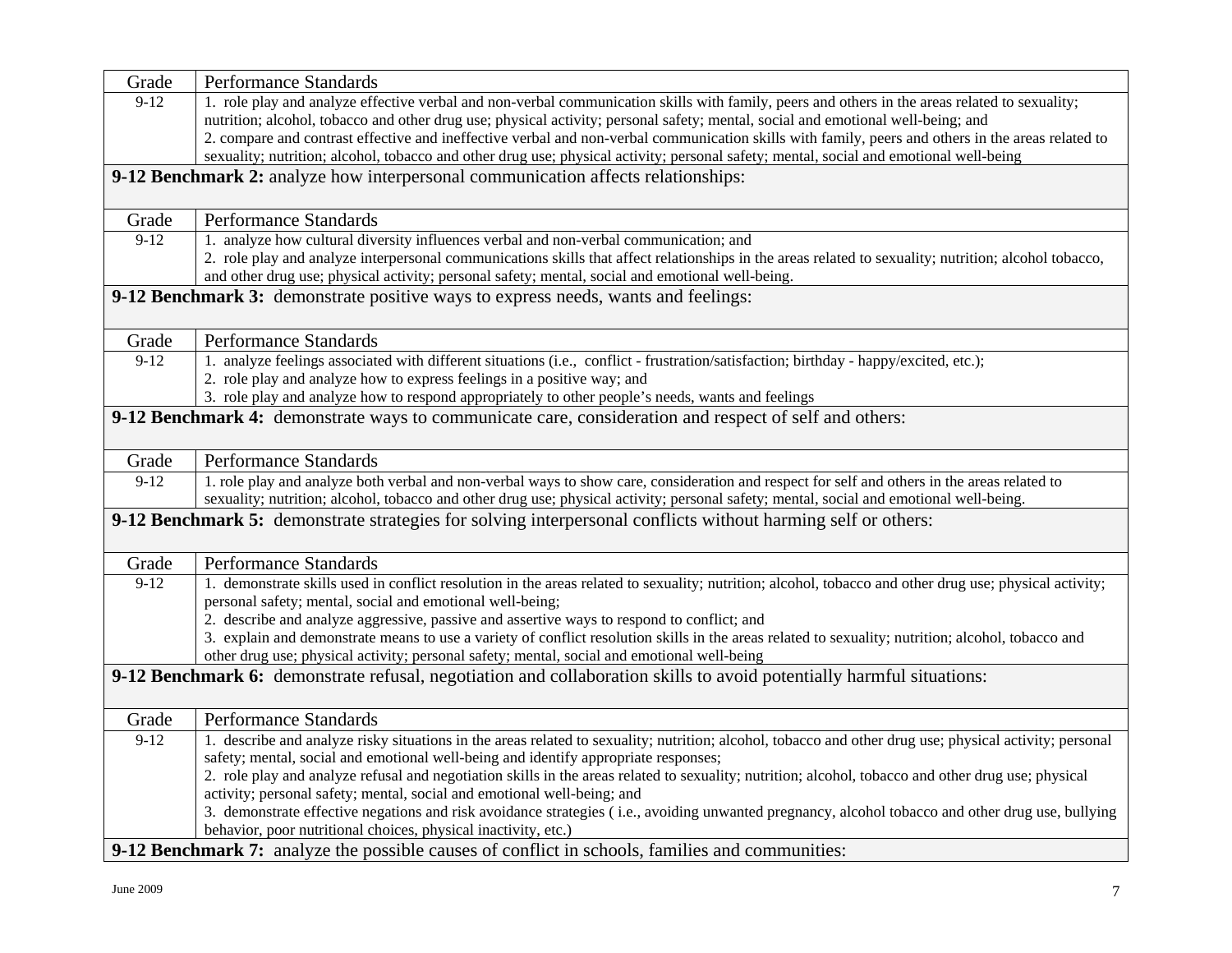| Grade                                                                                                                                         | Performance Standards                                                                                                                                                                                                                                                                                                                                                                                                                                                                                                                                                                                                                                                                        |  |
|-----------------------------------------------------------------------------------------------------------------------------------------------|----------------------------------------------------------------------------------------------------------------------------------------------------------------------------------------------------------------------------------------------------------------------------------------------------------------------------------------------------------------------------------------------------------------------------------------------------------------------------------------------------------------------------------------------------------------------------------------------------------------------------------------------------------------------------------------------|--|
| $9-12$                                                                                                                                        | 1. discuss and analyze possible causes of conflict among youth in schools and communities in the areas related to sexuality; nutrition; alcohol,<br>tobacco and other drug use; physical activity; personal safety; mental, social and emotional well-being; and<br>2. design possible solutions to resolving conflict among youth in schools and communities in the areas related to sexuality; nutrition; alcohol,<br>tobacco and other drug use; physical activity; personal safety; mental, social and emotional well-being.                                                                                                                                                             |  |
|                                                                                                                                               | 9-12 Benchmark 8: demonstrate strategies to prevent conflict:                                                                                                                                                                                                                                                                                                                                                                                                                                                                                                                                                                                                                                |  |
| Grade                                                                                                                                         | Performance Standards                                                                                                                                                                                                                                                                                                                                                                                                                                                                                                                                                                                                                                                                        |  |
| $9-12$                                                                                                                                        | 1. demonstrate and analyze conflict resolution skills in the areas related to sexuality; nutrition; alcohol, tobacco and other drug use; physical<br>activity; personal safety; mental, social and emotional well-being.                                                                                                                                                                                                                                                                                                                                                                                                                                                                     |  |
| Content Standard 6: Students will demonstrate the ability to use goal-setting and decision-making skills to<br>enhance health. Students will: |                                                                                                                                                                                                                                                                                                                                                                                                                                                                                                                                                                                                                                                                                              |  |
| young adults:                                                                                                                                 | 9-12 Benchmark 1: demonstrate the ability to utilize various strategies when making decisions related to health needs and risks of                                                                                                                                                                                                                                                                                                                                                                                                                                                                                                                                                           |  |
| Grade                                                                                                                                         | Performance Standards                                                                                                                                                                                                                                                                                                                                                                                                                                                                                                                                                                                                                                                                        |  |
| $9-12$                                                                                                                                        | 1. analyze and demonstrate strategies used to make healthy decisions in the areas related to sexuality; nutrition; alcohol, tobacco and other drug<br>use; physical activity; personal safety; mental, social and emotional well-being.                                                                                                                                                                                                                                                                                                                                                                                                                                                      |  |
| 9-12 Benchmark 2: analyze health concerns that require collaborative decision-making:                                                         |                                                                                                                                                                                                                                                                                                                                                                                                                                                                                                                                                                                                                                                                                              |  |
| Grade                                                                                                                                         | Performance Standards                                                                                                                                                                                                                                                                                                                                                                                                                                                                                                                                                                                                                                                                        |  |
| $9-12$                                                                                                                                        | 1. describe health issues that require decision-making in the areas related to sexuality; nutrition; alcohol, tobacco and other drug use; physical<br>activity; personal safety; mental, social and emotional well-being; and<br>2. role play and analyze the difference between making an individual decision or collaborating with others in the areas related to sexuality;<br>nutrition; alcohol, tobacco and other drug use; physical activity; personal safety; mental, social and emotional well-being.                                                                                                                                                                               |  |
| 9-12 Benchmark 3: predict the immediate and long-term impact of health decisions on the individual, family, peers and community:              |                                                                                                                                                                                                                                                                                                                                                                                                                                                                                                                                                                                                                                                                                              |  |
| Grade                                                                                                                                         | Performance Standards                                                                                                                                                                                                                                                                                                                                                                                                                                                                                                                                                                                                                                                                        |  |
| $9-12$                                                                                                                                        | 1. predict how specific decisions result in various consequences in the areas related to sexuality; nutrition; alcohol, tobacco and other drug use;<br>physical activity; personal safety; mental, social and emotional well-being (i.e., the decision to use a condom if sexually active will help prevent<br>an unwanted pregnancy or sexually transmitted infection, the decision not to drink at the party will help prevent making other risk-taking decisions<br>while intoxicated, etc.);                                                                                                                                                                                             |  |
|                                                                                                                                               | 2. predict and analyze how impulsive actions relate to consequences in the areas related to sexuality; nutrition; alcohol, tobacco and other drug<br>use; physical activity; personal safety; mental, social and emotional well-being (i.e., having sex without protection can lead to unwanted<br>pregnancy or sexually transmitted infections; taking drugs can lead to addictive behavior, etc.);<br>3. predict and analyze how personal decisions in the areas related to sexuality; nutrition; alcohol, tobacco and other drug use; physical activity;<br>personal safety; mental, social and emotional well-being contribute to the well-being of self, family, peers and communities. |  |
| 9-12 Benchmark 4: implement a plan for attaining a personal health goal; grades 9-12 performance standards:                                   |                                                                                                                                                                                                                                                                                                                                                                                                                                                                                                                                                                                                                                                                                              |  |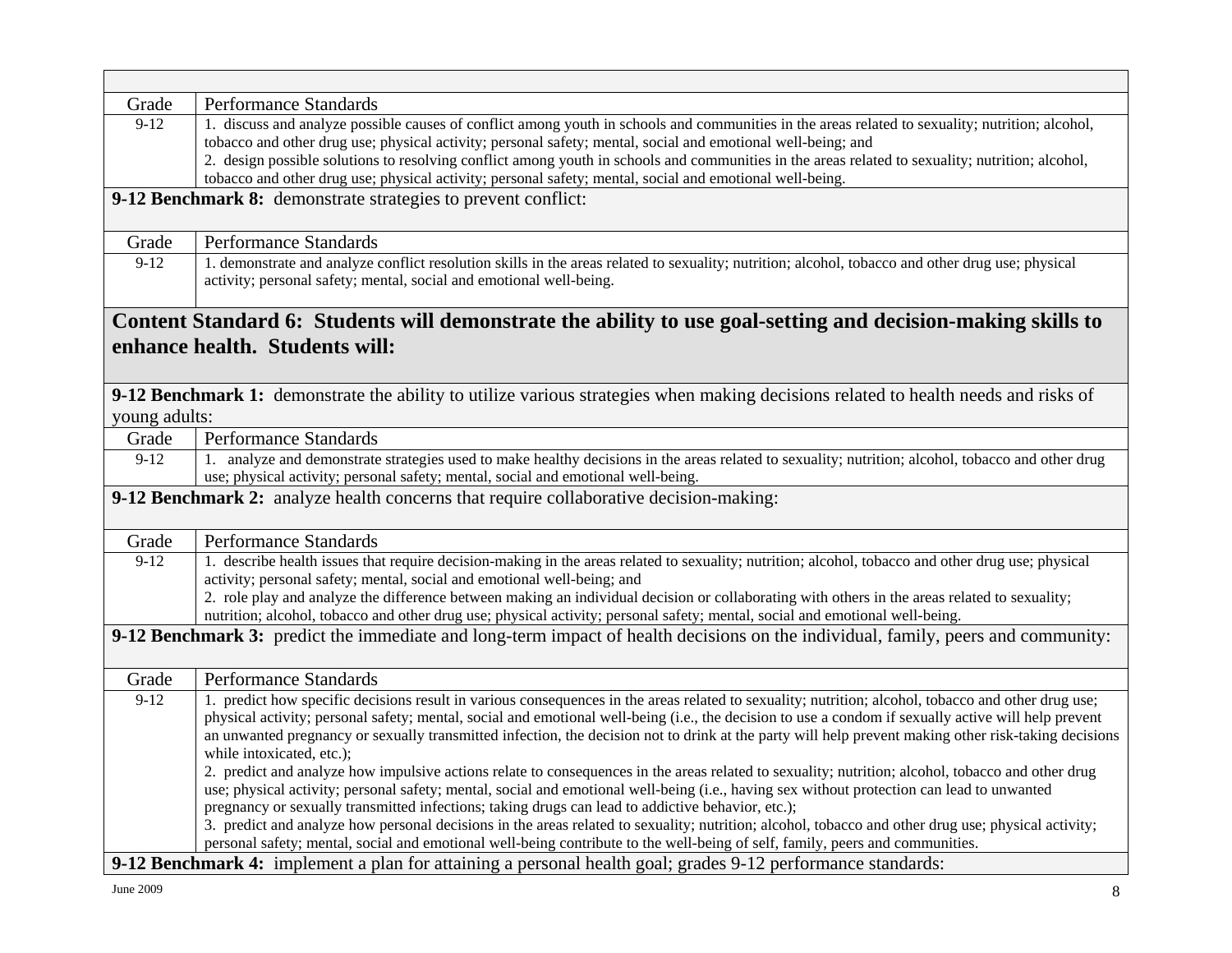| Grade                                                                                                         | Performance Standards                                                                                                                                       |
|---------------------------------------------------------------------------------------------------------------|-------------------------------------------------------------------------------------------------------------------------------------------------------------|
| $9-12$                                                                                                        | 1. analyze the relationship between health behaviors and personal outcomes in the areas related to sexuality; nutrition; alcohol, tobacco and other         |
|                                                                                                               | drug use; physical activity; personal safety; mental, social and emotional well-being; and                                                                  |
|                                                                                                               | 2. create strategies and implement a plan to attain a realistic personal health goal in at least one of the areas related to sexuality; nutrition; alcohol, |
|                                                                                                               | tobacco and other drug use; physical activity; personal safety; mental, social and emotional well-being                                                     |
|                                                                                                               | 9-12 Benchmark 5: evaluate progress toward achieving personal health goals:                                                                                 |
|                                                                                                               |                                                                                                                                                             |
| Grade                                                                                                         | Performance Standards                                                                                                                                       |
| $9-12$                                                                                                        | 1. create strategies and implement an evaluation plan in attaining a realistic personal health goal in at least one of the areas related to sexuality;      |
|                                                                                                               | nutrition; alcohol, tobacco and other drug use; physical activity; personal safety; mental, social and emotional well-being.                                |
|                                                                                                               | 9-12 Benchmark 6: formulate an effective plan for lifelong health                                                                                           |
|                                                                                                               |                                                                                                                                                             |
| Grade                                                                                                         | <b>Performance Standards</b>                                                                                                                                |
| $9-12$                                                                                                        | 1. develop and implement a personal wellness plan that includes both short and long term goals and describe how that plan can be effective for              |
|                                                                                                               | lifelong health and wellness.                                                                                                                               |
|                                                                                                               |                                                                                                                                                             |
|                                                                                                               | Content Standard 7: Students will demonstrate the ability to advocate for personal, family, peer and                                                        |
|                                                                                                               | community health. Students will:                                                                                                                            |
|                                                                                                               |                                                                                                                                                             |
|                                                                                                               |                                                                                                                                                             |
|                                                                                                               | 9-12 Benchmark 1: evaluate the effectiveness of communication methods for accurately expressing health information and ideas                                |
| Grade                                                                                                         | <b>Performance Standards</b>                                                                                                                                |
| $\overline{9} - 12$                                                                                           | 1. role play and evaluate different ways to communicate health issues in the areas related to sexuality; nutrition; alcohol, tobacco and other drug         |
|                                                                                                               | use; physical activity; personal safety; mental, social and emotional well-being.                                                                           |
|                                                                                                               | 9-12 Benchmark 2: express information and opinions about health issues:                                                                                     |
|                                                                                                               |                                                                                                                                                             |
| Grade                                                                                                         | <b>Performance Standards</b>                                                                                                                                |
| $9-12$                                                                                                        | 1. define and analyze information and opinions about health issues in the areas related to sexuality; nutrition; alcohol, tobacco and other drug use;       |
|                                                                                                               | physical activity; personal safety; mental, social and emotional well-being;                                                                                |
|                                                                                                               | 9-12 Benchmark 3: utilize strategies to overcome barriers when communicating information, ideas, feelings and opinions about                                |
| health issues:                                                                                                |                                                                                                                                                             |
| Grade                                                                                                         | Performance Standards                                                                                                                                       |
| $9-12$                                                                                                        | 1. analyze barriers to effective communication about health issues in the areas related to sexuality; nutrition; alcohol, tobacco and other drug use;       |
|                                                                                                               | physical activity; personal safety; mental, social and emotional well-being and illustrate ways to overcome those barriers.                                 |
|                                                                                                               |                                                                                                                                                             |
| 9-12 Benchmark 4: demonstrate the ability to influence and support others in making health-enhancing choices: |                                                                                                                                                             |
| Grade                                                                                                         | <b>Performance Standards</b>                                                                                                                                |
|                                                                                                               |                                                                                                                                                             |
| $9-12$                                                                                                        | 1. role play and analyze how to help others make healthy choices in the areas related to sexuality; nutrition; alcohol, tobacco and other drug use;         |
| June 2009                                                                                                     | 9                                                                                                                                                           |

 $\Box$ 

┑